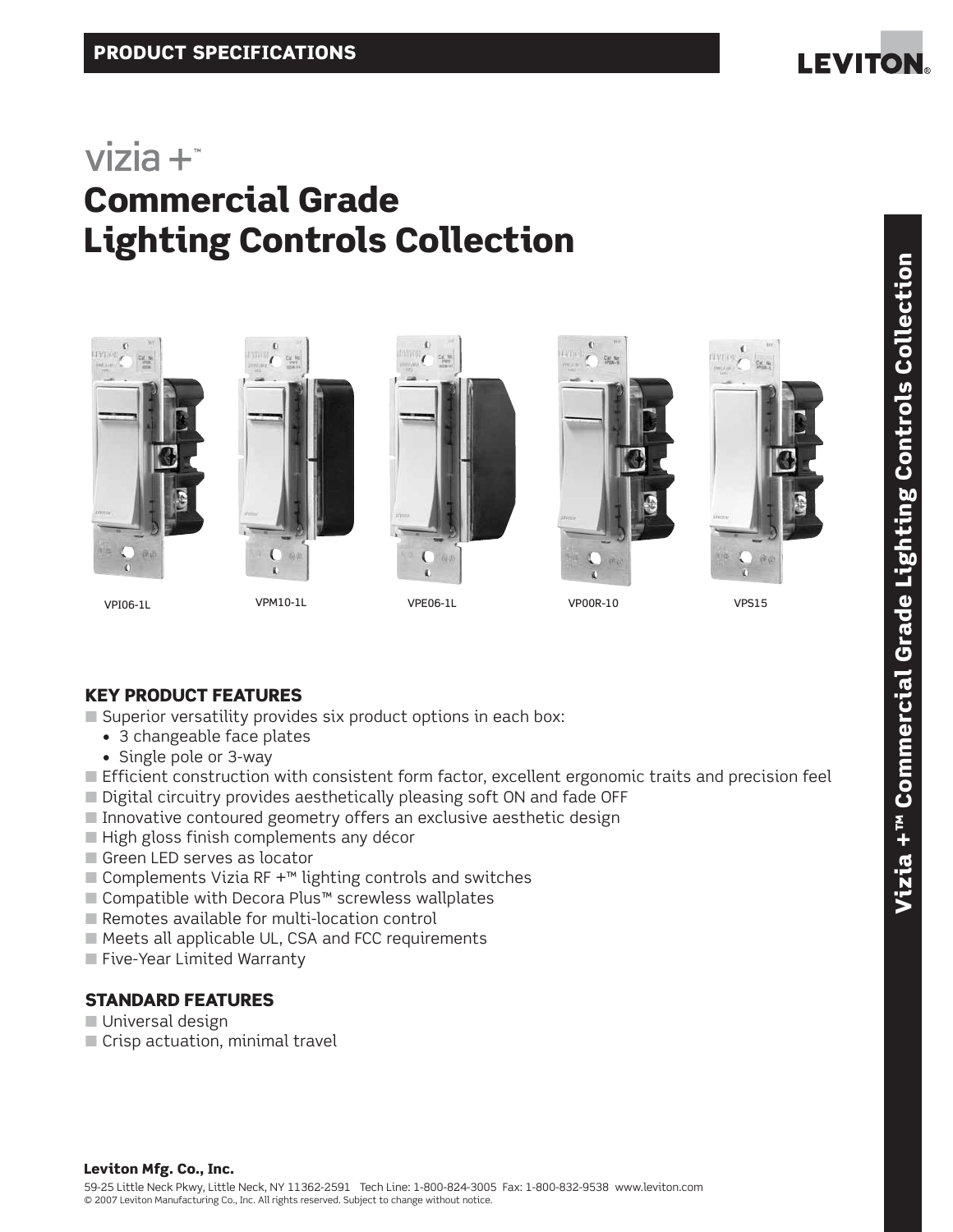#### Leviton Mfg. Co., Inc.

59-25 Little Neck Pkwy, Little Neck, NY 11362-2591 Tech Line: 1-800-824-3005 Fax: 1-800-832-9538 www.leviton.com © 2007 Leviton Manufacturing Co., Inc. All rights reserved. Subject to change without notice.



## Leviton Mfg. Co., Inc. 59-25 Little Neck Pkwy, Little Neck, NY 11362-2591 Tech Line: 1-800-824-3005 Fax: 1-800-832-9538 www.leviton.com © 2007 Leviton Manufacturing Co., Inc. All rights reserved. Subject to change without notice.

| <b>Description</b>                                                                                            | <b>Rating</b><br>(For Multi-gang Installation<br>see Derating Chart)               | Cat. No.        |                                                                          | <b>Description</b>                                                                                                                                    | Rating                   | Cat. No.        |  |
|---------------------------------------------------------------------------------------------------------------|------------------------------------------------------------------------------------|-----------------|--------------------------------------------------------------------------|-------------------------------------------------------------------------------------------------------------------------------------------------------|--------------------------|-----------------|--|
| Incandescent Dimmer<br>with LED Locator and<br><b>Brightness Display</b>                                      | 600W-120VAC                                                                        | <b>VPI06-1L</b> |                                                                          | Electronic Switch with<br><b>LED Locator</b>                                                                                                          | 15A-120VAC               | <b>VPS15-1L</b> |  |
| Magnetic Low Voltage<br>Dimmer with LED<br>Locator and<br><b>Brightness Display</b>                           | 600VA-120VAC                                                                       | <b>VPM06-1L</b> | REMOTES <sup>(U)</sup> <sup>C</sup><br><b>For Multi-location Control</b> |                                                                                                                                                       |                          |                 |  |
| Low Voltage Dimmer                                                                                            | Incandescent/Magnetic 1000W-120VAC Incandescent VPM10-1L<br>1000VA-120VAC Magnetic |                 |                                                                          | <b>Description</b>                                                                                                                                    | Rating                   | Cat. No.        |  |
| with LED Locator and<br><b>Brightness Display</b>                                                             | Low Voltage                                                                        |                 |                                                                          | Matching Dimmer<br>Remote to 120VAC<br>Dimmers/Fan Speed<br>Control for 3-way or                                                                      | 120VAC<br>No load rating | VP00R-1L        |  |
| Electronic Low Voltage<br>Dimmer with LED<br>Locator and<br><b>Brightness Display</b>                         | 400W-120VAC                                                                        | VPE04-1L        |                                                                          | up to 5 location<br>applications, with LED<br>Locator and Brightness/<br>Fan Speed Display                                                            |                          |                 |  |
| Electronic Low Voltage<br>Dimmer with LED<br>Locator and<br><b>Brightness Display</b>                         | 600W-120VAC                                                                        | VPE06-1L        |                                                                          | Matching Dimmer<br>Remote to 277VAC<br>Dimmers for 3-way<br>or up to 5 location<br>applications, with<br>LED Locator and<br><b>Brightness Display</b> | 277VAC<br>No load rating | VP00R-7L        |  |
| Mark 10 <sup>®</sup> Powerline<br>or Tu-Wire®Fluorescent<br>Dimmer with LED Locator<br>and Brightness Display | 1000VA-120VAC                                                                      | <b>VPX10-1L</b> |                                                                          | Coordinating<br>Dimmer Remote to<br>120VAC Dimmers/Fan<br>Speed Control for<br>3-way or up to 10                                                      | 120VAC<br>No load rating | <b>VP00R-10</b> |  |
| Mark 10 <sup>®</sup> Powerline<br><b>Fluorescent Dimmer</b><br>with LED Locator                               | 1200VA-277VAC                                                                      | <b>VPX12-7L</b> |                                                                          | location applications<br>(No LEDs)                                                                                                                    |                          |                 |  |
| and Brightness Display                                                                                        |                                                                                    |                 |                                                                          | Matching Switch<br>Remote for 3-way<br>or up to 5 location                                                                                            | 120VAC<br>No load rating | VP0SR-1L        |  |
| Hi-lume® or Eco-10®<br>(Eco-Series) Fluorescent<br>Dimmer with LED Locator<br>and Brightness Display          | 8A-120VAC                                                                          | <b>VPH08-1L</b> |                                                                          | applications<br>with LED Locator                                                                                                                      |                          |                 |  |
|                                                                                                               |                                                                                    |                 |                                                                          | Coordinating Switch<br>Remote for 3-way or<br>up to 10 location                                                                                       | 120VAC<br>No load rating | $VPOSR-10$      |  |
| Hi-lume® or Eco-10®<br>(Eco-Series) Fluorescent<br>Dimmer with LED Locator<br>and Brightness Display          | 6A-277VAC                                                                          | <b>VPH06-7L</b> |                                                                          | applications (No LED)                                                                                                                                 |                          |                 |  |
| Quiet Fan Speed<br>Control with LED<br>Locator and Fan<br>Speed Display                                       | 1.5A-120VAC                                                                        | VPF01-1L        |                                                                          |                                                                                                                                                       |                          |                 |  |

**For Single Pole, 3-Way or More Applications**

**For Single Pole, 3-Way or More Applications**

# $\Psi$  **SWITCH**  $\Psi$

|                | VPI06 Incandescent (Minimum load: 40W)                         |                                                        |                                                                                |  |  |  |  |  |
|----------------|----------------------------------------------------------------|--------------------------------------------------------|--------------------------------------------------------------------------------|--|--|--|--|--|
| Gang           | <b>Maximum Wattage</b>                                         |                                                        |                                                                                |  |  |  |  |  |
| 1              | 600W                                                           |                                                        |                                                                                |  |  |  |  |  |
| 2              | 500W                                                           |                                                        |                                                                                |  |  |  |  |  |
| 3 or more      | 400W                                                           |                                                        |                                                                                |  |  |  |  |  |
|                | VPM06 Magnetic Low Voltage (Minimum load: 40VA)                |                                                        |                                                                                |  |  |  |  |  |
| Gang           | <b>Maximum VA</b>                                              | Maximum Bulb Wattage with<br>75% efficient transformer |                                                                                |  |  |  |  |  |
| 1              | 600VA                                                          | 450W                                                   |                                                                                |  |  |  |  |  |
| $\overline{2}$ | 500VA                                                          | 375W                                                   |                                                                                |  |  |  |  |  |
| 3 or more      | 400VA                                                          | 300W                                                   |                                                                                |  |  |  |  |  |
|                | VPM10 Incandescent/Magnetic Low Voltage (Minimum load: 40W/VA) |                                                        |                                                                                |  |  |  |  |  |
| Gang           | <b>Incandescent</b><br><b>Maximum Wattage</b>                  | Magnetic<br>Low Voltage<br>Maximum VA                  | Magnetic Low Voltage<br>Maximum Bulb Wattage with<br>80% efficient transformer |  |  |  |  |  |
| 1              | 1000W                                                          | 1000VA                                                 | 800W                                                                           |  |  |  |  |  |
| $\overline{c}$ | 800W                                                           | 800VA                                                  | 640W                                                                           |  |  |  |  |  |
| 3 or more      | 650W                                                           | 650VA                                                  | 520W                                                                           |  |  |  |  |  |
|                | <b>VPE04 Electronic Low Voltage</b>                            |                                                        |                                                                                |  |  |  |  |  |
| Gang           | <b>Maximum Wattage</b>                                         |                                                        |                                                                                |  |  |  |  |  |
| 1              | 400W                                                           |                                                        |                                                                                |  |  |  |  |  |
| 2              | 350W                                                           |                                                        |                                                                                |  |  |  |  |  |
| 3 or more      | 250W                                                           |                                                        |                                                                                |  |  |  |  |  |
|                | <b>VPE06 Electronic Low Voltage</b>                            |                                                        |                                                                                |  |  |  |  |  |
| Gang           | <b>Maximum Wattage</b>                                         |                                                        |                                                                                |  |  |  |  |  |
| 1              | 600W                                                           |                                                        |                                                                                |  |  |  |  |  |
| 2              | 500W                                                           |                                                        |                                                                                |  |  |  |  |  |
| 3 or more      | 400W                                                           |                                                        |                                                                                |  |  |  |  |  |
|                | VPX10 Mark 10 <sup>®</sup> Powerline or Tu-Wire® Fluorescent   |                                                        |                                                                                |  |  |  |  |  |
| Gang           | <b>Maximum VA</b>                                              |                                                        |                                                                                |  |  |  |  |  |
| 1              | 1000VA                                                         |                                                        |                                                                                |  |  |  |  |  |
| $\mathcal{L}$  | 800VA                                                          |                                                        |                                                                                |  |  |  |  |  |
| 3 or more      | 650VA                                                          |                                                        |                                                                                |  |  |  |  |  |
|                | VPX12 Mark 10 <sup>®</sup> Powerline Fluorescent               |                                                        |                                                                                |  |  |  |  |  |
| 1200VA 4.3A    | No derating required                                           |                                                        |                                                                                |  |  |  |  |  |
|                | VPH08 Hi-lume® or Eco-10® (Eco-Series) Fluorescent Dimmer      |                                                        |                                                                                |  |  |  |  |  |
| 8A             | No derating required                                           |                                                        |                                                                                |  |  |  |  |  |
|                | VPH06 Hi-lume® or Eco-10® (Eco-Series) Fluorescent Dimmer      |                                                        |                                                                                |  |  |  |  |  |
| 6A             | No derating required                                           |                                                        |                                                                                |  |  |  |  |  |
|                | <b>VPF01 Quiet Fan Speed Control</b>                           |                                                        |                                                                                |  |  |  |  |  |
| 1.5A           | No derating required                                           |                                                        |                                                                                |  |  |  |  |  |

#### DERATING/MAXIMUM CAPACITY

# In multi-gang applications derating is required in accordance with the following charts. Many controls have

side sections and fin removal is required (consult instruction sheets for further details).

#### DIMMERS AND FAN SPEED CONTROL **U**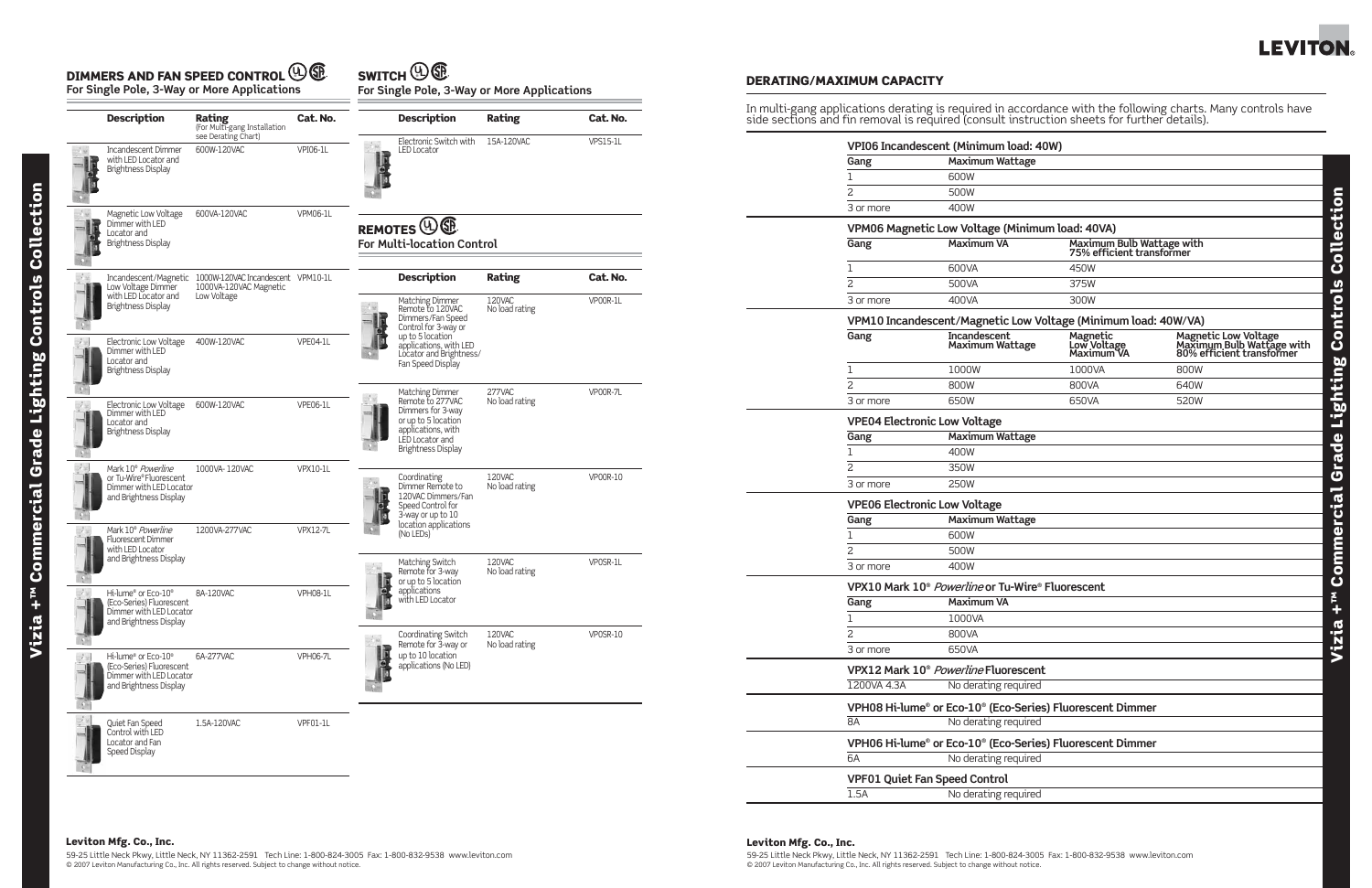#### Leviton Mfg. Co., Inc.

Vizia +™ Commercial Grade Lighting Controls Collection Controls Lighting Grade Commercial  $rac{1}{2}$ Vizia

ction

 $\mathbf{\bar{d}}$ 

Coll

59-25 Little Neck Pkwy, Little Neck, NY 11362-2591 Tech Line: 1-800-824-3005 Fax: 1-800-832-9538 www.leviton.com © 2007 Leviton Manufacturing Co., Inc. All rights reserved. Subject to change without notice.

#### Leviton Mfg. Co., Inc.

59-25 Little Neck Pkwy, Little Neck, NY 11362-2591 Tech Line: 1-800-824-3005 Fax: 1-800-832-9538 www.leviton.com © 2007 Leviton Manufacturing Co., Inc. All rights reserved. Subject to change without notice.

**Diagram 4**

Alternate 3-way wiring for incandescent or magnetic low voltage dimmer with coordinating remote.

Single pole wiring for incandescent or magnetic low voltage dimmer.

#### **Diagram 3**

3-way wiring for incandescent or magnetic low voltage dimmers with coordinating remote.



NOTES:

1) VPI06, VPM06 and VP00R-10 have screw terminals, VPM10 has leads 2) Black connections are interchangeable (see Diagram 4) 3) Silver terminal on coordinating remote is unused

#### WIRING DIAGRAMS

#### **Diagram 1**



#### **Diagram 2**

Single pole wiring for electronic low voltage dimmers, Mark 10® *Powerline* dimmers, fan speed control or switch.





#### **Dimmers**  VPI06, VPM06, VPM10

**Coordinating Dimmer Remote** VP00R-10 **Coordinating Switch Remote**

#### **NOTES:**

VP0SR-10

1) VPI06, VPM06 and VP00R-10 have screw terminals, VPM10 has leads 2) Black connections are interchangeable (see Diagram 3) 3) Silver terminal on coordinating remote is unused

#### **Diagram 5**

3-way wiring for electronic low voltage dimmer, Mark 10® *Powerline* dimmer, fan speed control or switch with coordinating remote.



## **Dimmers**

#### VPE04, VPE06 VPX10 **Fan Speed Control**



VPF01

## **Switch**

VPS15

**Coordinating Dimmer Remote**

VP00R-10

**Coordinating Switch Remote** VP0SR-10

#### NOTES:

1) VPS15, VP0SR-10 and VP00R-10 have screw terminals, VPE04, VPE06, VPX10 and VPF01 have leads

2) Black and Red terminals on coordinating remotes are unused



VPM10 has leads





#### WIRING DIAGRAMS



NOTES:

1) VPS15 has screw terminals, VPE04, VPE06, VPX10, VPF01 and VPX12-7L have leads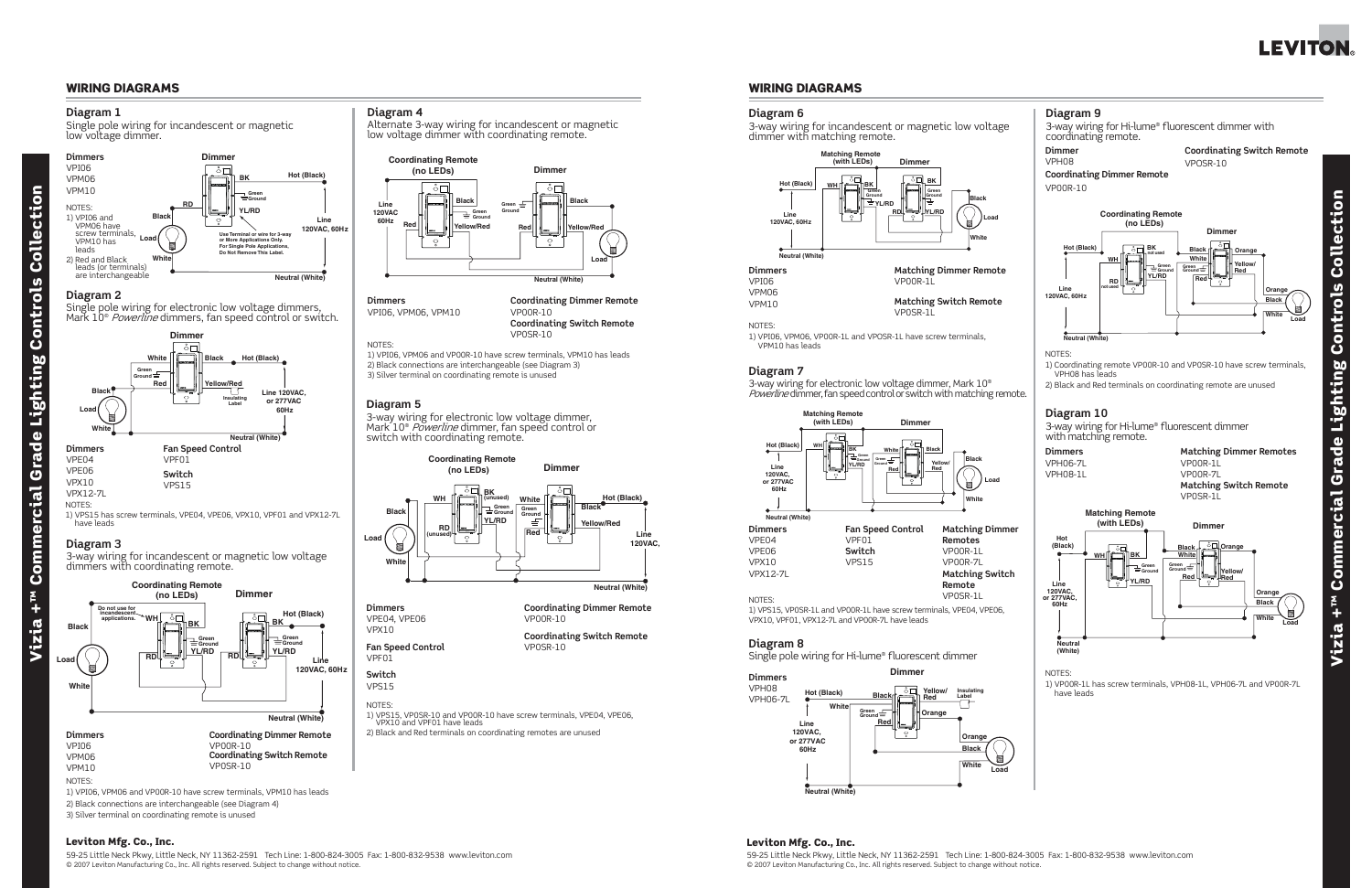#### Leviton Mfg. Co., Inc.

59-25 Little Neck Pkwy, Little Neck, NY 11362-2591 Tech Line: 1-800-824-3005 Fax: 1-800-832-9538 www.leviton.com © 2007 Leviton Manufacturing Co., Inc. All rights reserved. Subject to change without notice.

# Collection Vizia +™ Commercial Grade Lighting Controls Collection Controls Lighting **Grade Commercial**  $\mathbf{r}$ <sub>w</sub> +  $\mathbf{e}$ izi  $\overline{\phantom{1}}$

### Leviton Mfg. Co., Inc.

59-25 Little Neck Pkwy, Little Neck, NY 11362-2591 Tech Line: 1-800-824-3005 Fax: 1-800-832-9538 www.leviton.com © 2007 Leviton Manufacturing Co., Inc. All rights reserved. Subject to change without notice.



#### DIMENSIONS

#### All Dimmers, Quiet Fan Speed Control, Electronic Switch, Matching and Coordinating Remotes



### PART 1 — GENERAL

#### **1.01 SUMMARY**

A. Section Includes: Vizia +™ style switches, dimmers, fan speed control (and corresponding remote units), for the areas indicated on the drawings, specifications, and load schedule B. Related Sections: Section 16570 (Dimming Controls), Section 16580 (Ballasts)

#### **1.02 REFERENCES**

- **A. Vizia +™ Lighting Controls:**
- 1. UL Standard 1472
- 2. CSA Standard C22.2 No. 184-M1988
- 3. IEC Level 4 Surge and Fast Transients
- 4. California Title 24 2005
- 5. UL Standard 1472
- 6. FCC Part 15, Class B for Residential Compliance
- 7. MIL. STD 105 or ANSI Z1.4
- 8. UL Listed (File #E-31373)
- 9. CSA Certified (File #LR-3413)

- A. Manufacturer's Warranty: All equipment shall be warranted free of defects in materials and workmanship.
	- 1. Warranty Period: Five years from date of purchase
	- 2. Owner Rights: Manufacturer's warranty is in addition to, not a limitation of, other rights the Owner may have under contract documents.

#### **1.03 SYSTEM DESCRIPTION**

- A. Permanently installed, wallbox mounted switches, dimmers and corresponding remote units
- B. Permanently installed, wallbox mounted fan speed control ar corresponding remote units

B. Unless otherwise noted, all basic components (dimmer, fan speed control, switch and corresponding remote units) shall be provided by one manufacturer.

#### **1.04 SUBMITTALS**

A. Submit manufacturer's standard catalog data giving all product, application, wiring, and installation information on all basic components and wallplates. Provide test data and/or samples for finish, color and texture as required to demonstrate conformance with PART 2 of this specification.

#### **1.05 QUALITY ASSURANCE**

- A. Manufacturer shall have a minimum of 20 years continuous experience in the manufacture of wallbox-mounted dimming products.
- B. Dimmers, switches and fan speed control shall be UL Listed, CSA approved and NOM Certified specifically for each required load (tungsten, electronic low voltage ballast, magnetic low voltage ballast, Mark 10® *Powerline* fluorescent, and Hi-lume® fluorescent). Manufacturer shall provide file card or certificate upon request. Universal load type dimmers shall not be acceptable.
- C. Source Limitations: To assure compatibility, all dimming controls shall be obtained from a single source with complete responsibility over all lighting controls, including accessory products. The use of subcontracted component assemblers is not acceptable.
- D. Manufacturer shall be ISO 9001 certified and provide a copy the certificate upon request.

#### **1.06 WARRANTY**

## PART 2 — PRODUCTS

#### **2.01 ACCEPTABLE MANUFACTURERS**

A. Leviton Manufacturing Co., Inc.

#### **2.02 EQUIPMENT**

- **A. Leviton Vizia +™ Lighting Controls**
	- **1. Performance**
	- a. Controls shall provide full range, continuously variable control of light intensity.

b. Dimmers require 40W minimum load.

|     | c. Controls shall fit in the Decora wallplate opening only.                                                                        |  |
|-----|------------------------------------------------------------------------------------------------------------------------------------|--|
|     | Controls shall be thin profile with no exposed heat sink/yoke                                                                      |  |
| эd  | and shall fit in a single gang 18 cubic inch wallbox. All<br>controls shall have a high gloss finish.                              |  |
|     | d. Controls shall provide single pole, 3-way, or multi-location                                                                    |  |
| n   | control with choice of remote devices.                                                                                             |  |
|     | e. Matching Dimmer Remote VP00R-1L/-7L shall provide green                                                                         |  |
|     | LED Locator and LED Brightness display and shall provide                                                                           |  |
|     | 3-way or up to 5 location control. Matching Remote shall<br>require neutral connection.                                            |  |
|     | f. Coordinating Dimmer Remote VP00R-10 shall provide 3-way or up                                                                   |  |
|     | to 10 location control. Coordinating Dimmer Remote shall require                                                                   |  |
|     | neutral connection in specific applications.                                                                                       |  |
|     | g. Coordinating Switch Remote VP0SR-10 shall provide 3-way or                                                                      |  |
|     | up to 10 location control. Coordinating Switch Remote shall<br>require neutral connection in specific applications.                |  |
|     | h. Controls shall provide air gap switch to totally disconnect                                                                     |  |
|     | power from load during OFF condition. Air gap switch shall be                                                                      |  |
|     | concealed during normal operation and shall be accessible                                                                          |  |
|     | without removing wallplate.                                                                                                        |  |
|     | i. Controls shall provide a green LED locator light that shall                                                                     |  |
|     | illuminate when the lights are OFF to facilitate easy access<br>in the dark.                                                       |  |
| nd  | j. Controls shall provide a Dim/Bright bar that allows light                                                                       |  |
|     | level (or fan speed) to be set by the user. A seven-step LED                                                                       |  |
|     | indicator shall be integrated in the push pad to show                                                                              |  |
|     | relative load status. Push Pad with return-to-neutral design                                                                       |  |
|     | shall provide preset ON/OFF control independent of<br>Dim/Bright bar. Push Pad and Dim/Bright bar shall be                         |  |
| or  | ergonomically designed for precise tactile quality with                                                                            |  |
| ιе  | distinct actuation confirmation.                                                                                                   |  |
|     | k. Controls shall provide a default setting in which Push Pad                                                                      |  |
|     | preset ON switching returns lights to last selected level.                                                                         |  |
|     | l. Controls shall provide switching from OFF to maximum                                                                            |  |
|     | brightness when Push Pad is pressed and held.<br>m. Controls shall provide intuitive "house guest" feature allowing                |  |
|     | lights to be dimmed to OFF by pressing and holding the                                                                             |  |
| ed  | Dim/Bright bar. Preset level shall not be changed.                                                                                 |  |
| )®  | n. Controls shall provide an adjustable minimum brightness                                                                         |  |
| ite | setting to accommodate lighting loads with a minimum turn                                                                          |  |
|     | on voltage.<br>o. Programmable settings for Energy Save, minimum brightness                                                        |  |
|     | level, preset ON, almost OFF, ON fade rate, OFF fade rate, LED                                                                     |  |
| te  | options and restore defaults shall not require tools or wallplate                                                                  |  |
|     | removal.                                                                                                                           |  |
| is  | p. Controls shall provide an Energy Save mode that allows the                                                                      |  |
|     | user to adjust the maximum brightness level to reduce energy<br>consumption. (Default setting is 100% maximum brightness           |  |
| оf  | setting; it shall be activated by user if desired).                                                                                |  |
|     | q. Controls shall provide the ability to change the selected                                                                       |  |
|     | brightness level by pressing the Dim/Bright bar while the                                                                          |  |
|     | lights are OFF. LED display shall show selected level.                                                                             |  |
|     | r. Controls shall provide a Preset ON feature that allows the user<br>to set the brightness level that the lights will turn on to, |  |
|     | regardless of the previous light level at which it was turned                                                                      |  |
| er  | OFF. (Default setting is preset ON inactive; it shall be                                                                           |  |
|     | activated by the user if desired).                                                                                                 |  |
|     | s. Controls shall provide an Almost OFF feature that allows the                                                                    |  |
|     | user to set the brightness level that lights will dim to when<br>the push pad is pressed to turn OFF. In this mode, the lights     |  |
|     | will remain ON. (Default setting is OFF; it shall be activated by                                                                  |  |
|     | the user if desired).                                                                                                              |  |
|     | t. Controls shall provide a selectable fade rate for ON and OFF                                                                    |  |
|     | switching. Default setting shall be .5 seconds for ON and .5                                                                       |  |
|     | seconds for OFF.                                                                                                                   |  |
|     | u. Controls shall provide a means to timeout the locator light<br>and/or LED Brightness display.                                   |  |
|     | v. Controls shall provide a means to reactivate the factory                                                                        |  |
|     | default settings.                                                                                                                  |  |
|     |                                                                                                                                    |  |
|     |                                                                                                                                    |  |